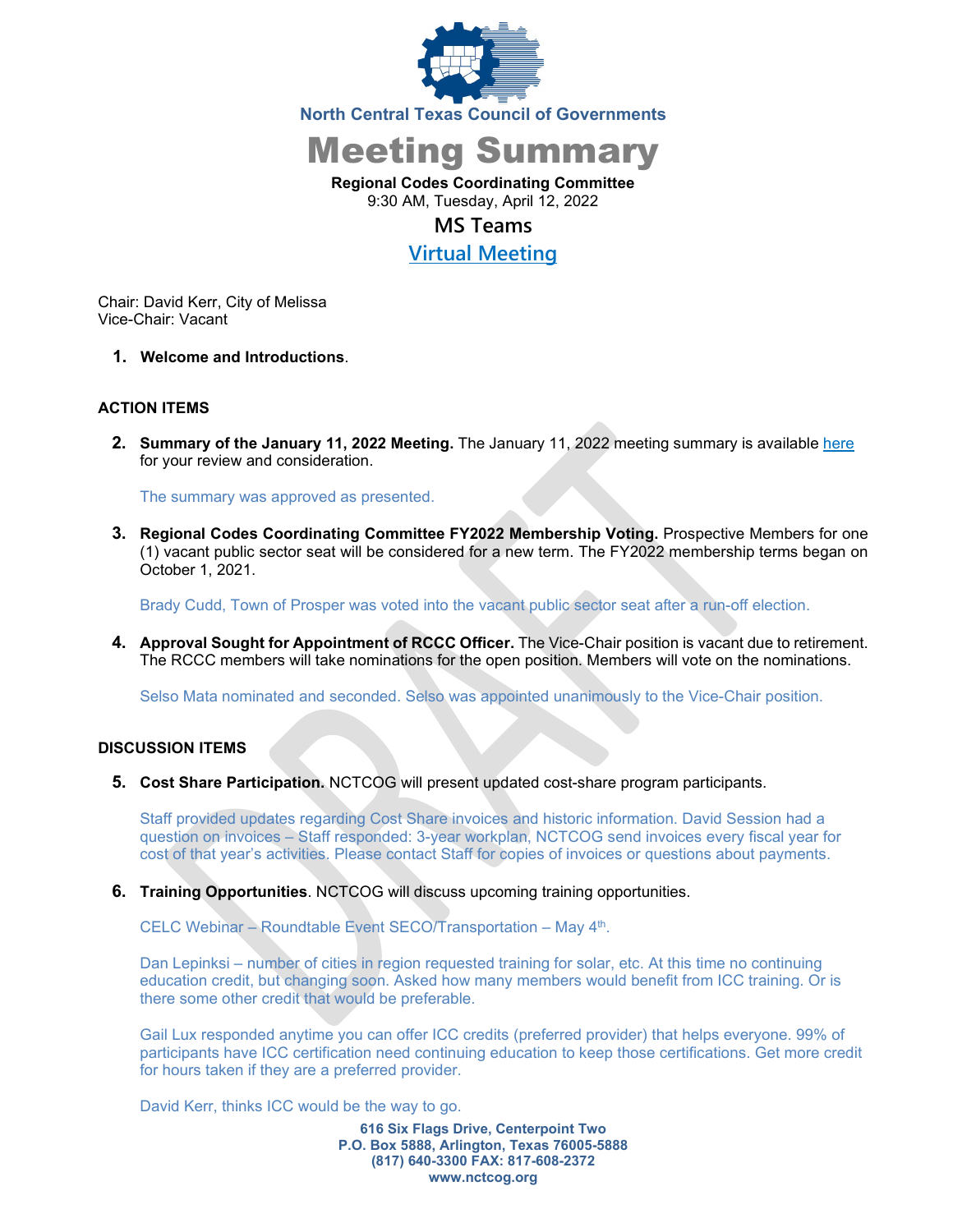

**7. Annual Regional Model Code Adoption Survey.** NCTCOG will present the survey results for discussion.

Staff presented the results of the Annual Survey. Participation was down to less than 60 this year – we will focus on some new ways to get the word out with next year's survey, including increased social media.

Bahman Yazdani – good job on putting survey together and presenting information.

David Kerr – maybe some didn't answer because they are in process of adopting updated codes. Maybe next time will get more responses. Maybe social media exposure will help solicit responses from some folks.

## **OTHER BUSINESS AND ROUNDTABLE DISCUSSION**

#### **8. Future Agenda Items.** The committee can request future agenda items.

Staff did not have any future agenda items to bring to the Committee.

Selso Mata, Building Group & Energy Group (2018 & previous) special inspections part of package. Different reports – We don't have that in 2021 package on our website and thinks we should discuss at the appropriate Advisory Boards, BRAB and EGAB, and bring a package to the RCCC for review. Staff verified that NCTCOG can host both virtual or in-person meetings for each group. Selso thinks coming out of Covid is why we have some things like this to tie up (like survey question 7 lack of responses). Will send to Wayne and his group to review and bring to RCCC. Same for the building group & special inspections.

Wayne – asked COG to send out a message to get an idea of location preference (in-person/virtual, and dates) for building group & energy group meeting regarding these documents. Staff confirmed that doodle polls will be send out.

Bahman – Jim Olk was very much involved with keeping tabs on the State legislative work. Legislative session coming up in January – we need to be prepared for that as building officials/cities concerned with what gets handed down. It would be good for this group to have some sort of discussion about how to organize and get prepared for next session. Jack Baxley volunteered to help. After election cycle will be a bit more prepared for session.

### **9. Roundtable Topics/Other Business.** RCCC members and NCTCOG may share additional items of interest.

SECO/COG Code updates: 5 cities in a 2-year period, still need one town with an Energy Code of 2009 or earlier to volunteer to get free assistance from NCTCOG and SPEER.

Dan Lepinski – Training sessions are in progress – taking longer than expected.

Bruce Rachel – last couple of months four or five cities in the mid-cities area have amended their fire code with an item that isn't in COG amendments (903.1.3 of fire code) – not sure where this is coming from and wonder if anyone in group has some insight. David Kerr – nothing in fire code that prohibits CPVC piping – never heard of anyone putting that specific requirement. Not sure what rationale is behind it, but certainly acceptable method of fire sprinkler in certain applications. Selso – is that in violation of House Bill 28 something? Other members said it sounds like it might be in violation. David asked Bruce to send the research to David Kerr and Selso separately and not name during the meeting.

> **616 Six Flags Drive, Centerpoint Two P.O. Box 5888, Arlington, Texas 76005-5888 (817) 640-3300 FAX: 817-608-2372 www.nctcog.org**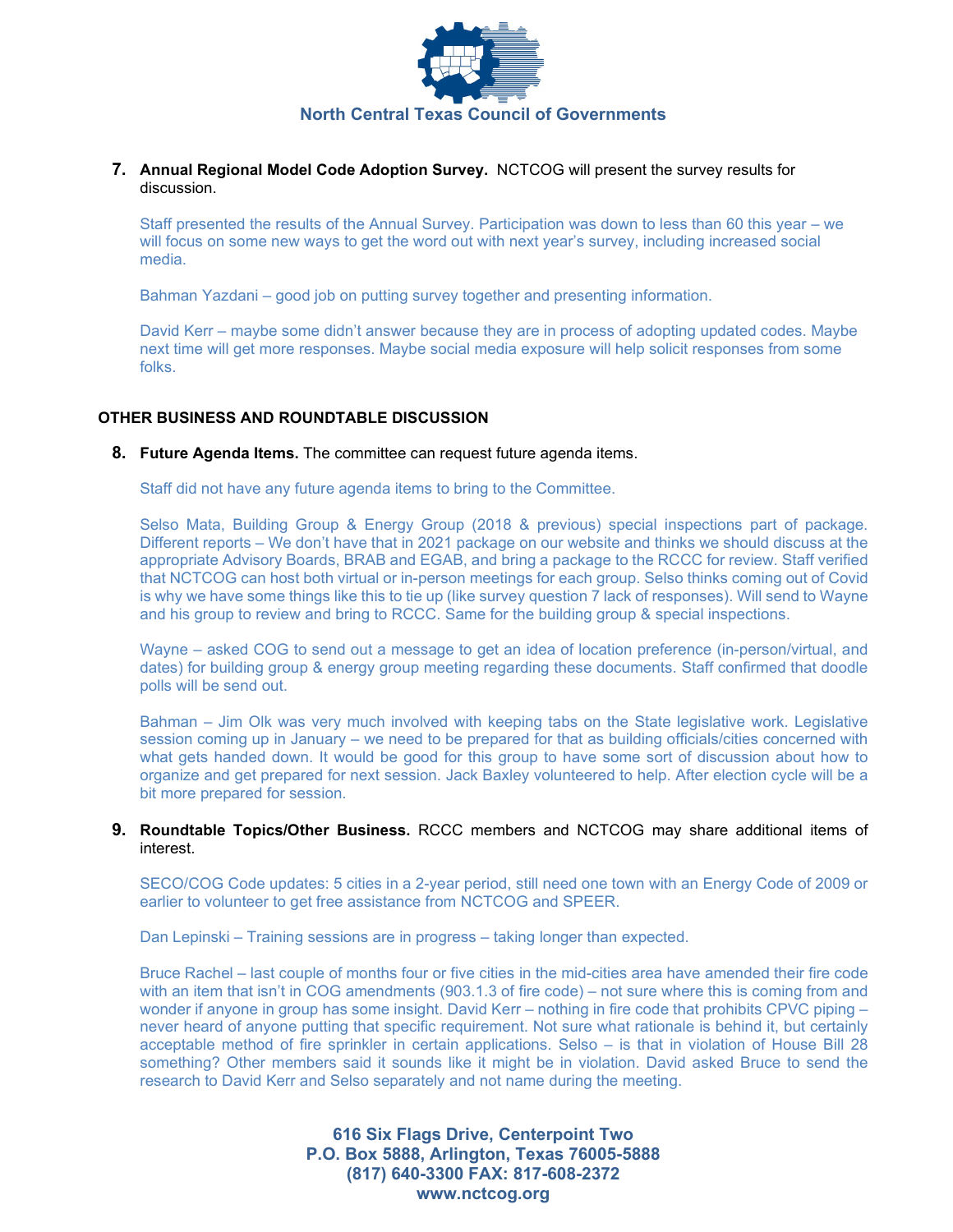

# Meeting Summary

## **Regional Codes Coordinating Committee**

9:30 AM, Tuesday, April 12, 2022

## **MS Teams**

# **[Virtual Meeting](https://nam12.safelinks.protection.outlook.com/ap/t-59584e83/?url=https%3A%2F%2Fteams.microsoft.com%2Fl%2Fmeetup-join%2F19%253ameeting_OTE0OWIxODAtMGI1Ny00NmQwLWJiYTYtNjgwODc0NjQ2ZWEy%2540thread.v2%2F0%3Fcontext%3D%257b%2522Tid%2522%253a%25222f5e7ebc-22b0-4fbe-934c-aabddb4e29b1%2522%252c%2522Oid%2522%253a%2522e36755e2-eefa-4b02-b9cc-4498875cd36a%2522%257d&data=04%7C01%7CCHorner%40nctcog.org%7C5ef3c395985243cdca6d08d9d093e02a%7C2f5e7ebc22b04fbe934caabddb4e29b1%7C0%7C0%7C637770155801494590%7CUnknown%7CTWFpbGZsb3d8eyJWIjoiMC4wLjAwMDAiLCJQIjoiV2luMzIiLCJBTiI6Ik1haWwiLCJXVCI6Mn0%3D%7C3000&sdata=XKoY2Cd4hoZO6df3YVJSsVwNACHfQGG8OlguNzk7iE4%3D&reserved=0)**

# Chair: David Kerr, City of Melissa

## Vice-Chair: Vacant

Bahman Yazdani– Texas energy summit coming up – series of workshops on energy codes, 2021 Texas energy summit postponed, was held in March. This one will probably be at state capitol. SECO sponsors and provides scholarships for registration.

Bahman- Update on 2021 IECC – energy systems stringency report to SECO. SECO mentioned HB 2439 have sent request to attorney general for clarification. In meanwhile they published an invitation to comment on codes. Received 28 comments and forwarded to ESL. 19 comments in favor of adoption and 1 comment neutral, and 1 in favor of adoption w/ amendments, 3 request for non-adoption mainly because of material not available due to covid, etc.

Gail Lux – thanked committee for their consideration.

**10. Schedule for the Next RCCC Meeting.** The next meeting date is scheduled for Tuesday, July 19, 2022 at 9:30 A.M.

Requested members to email regarding preference for in-person/virtual meetings. Please email staff by end of day Friday, April 22.

## **11. Adjournment.**

If you have any questions regarding the meeting or agenda items, please contact Carolyn Horner by phone at (817) 695-9217, or by email at [chorner@nctcog.org.](mailto:chorner@nctcog.org)

*If you plan to attend this public meeting and you have a disability that requires special arrangements at the meeting, please contact Brian Geck at (817) 608-2361 or EandD@nctcog.org at least 72 hours in advance of the meeting. Reasonable accommodations will be made to assist your needs.*

> **616 Six Flags Drive, Centerpoint Two P.O. Box 5888, Arlington, Texas 76005-5888 (817) 640-3300 FAX: 817-608-2372 www.nctcog.org**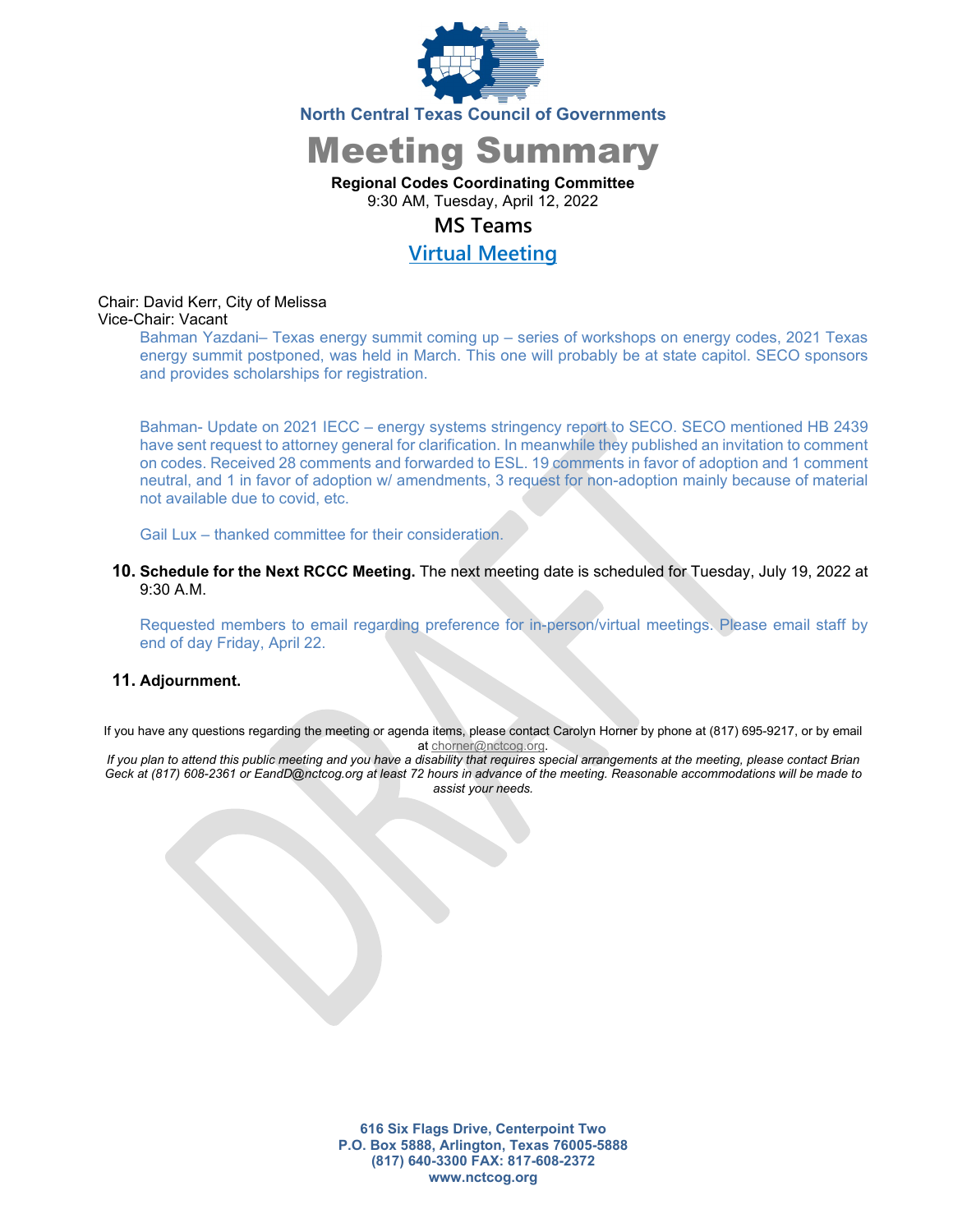| <b>Attendee</b>        | Organization                            | 4/12/22          |
|------------------------|-----------------------------------------|------------------|
| Arnold, Suzanne        | City of McKinney                        | x                |
| Bass, Joe              | Hillwood                                | Χ                |
| Baxley, Jack           | <b>TEXO</b>                             | X                |
| Booker, Jeremy         | City of Lewisville                      | x                |
| Brooks, Craig          | <b>Burgess Construction Consultants</b> | X                |
| Climer, Phillip        | City of Frisco                          | Johnathon Worley |
| Coker, Paul            | City of Mansfield                       |                  |
| Folsom, Stan           | Systemhause                             | Χ                |
| Freeman, Dwight        | Dallas Fire-Rescue                      | Χ                |
| Gray, Allison          | City of Fort Worth                      |                  |
| Hainley, Joelle        | Town of Flower Mound                    | Χ                |
| Joiner, Cleve          | City of Corinth                         | X                |
| Kerr, David            | City of Melissa                         | X                |
| King, Brett            | City of Carrollton                      | Χ                |
| Lehde, David           | <b>Dallas Builders Association</b>      | X                |
| Lepinski, Dan          | Dan Lepinski, P.E.                      | Χ                |
| Mata, Selso            | City of Plano                           | Χ                |
| McGriff, Gregg         | <b>Altura Homes</b>                     | Χ                |
| Morgan, Bob            | City of Fort Worth                      | Χ                |
| Pendley, David         | City of North Richland Hills            |                  |
| Rachel, Bruce          | Hensley Lamkin Rachel, Inc.             | X                |
| Ripley, Rick           | City of Arlington                       |                  |
| Rodriguez, James       | Fox Energy Specialists                  |                  |
| Session, Little David  | City of Dallas                          | Χ                |
| Snell, Wayne           | City of Irving                          | Χ                |
| Widmer, Jeffrey        | City of Rockwall                        |                  |
| Yazdani, Bahman        | <b>Texas A&amp;M ESL</b>                | X                |
|                        |                                         |                  |
| <b>Jeff Ballew</b>     | <b>City of Edgecliff Village</b>        |                  |
| Scott Lang             | Honeywell                               |                  |
| Gail Lux               | City of Cedar Hill                      |                  |
| Gabriel Cabrera        | UT Southwestern Med Center              |                  |
| <b>Emily Loiselle</b>  | City of Denton                          |                  |
| <b>Grace Darling</b>   | <b>Arlington Conservation Council</b>   |                  |
| <b>Maston Stafford</b> | <b>US Ecologic</b>                      |                  |
| Jason Bolejack         | <b>Flower Mound</b>                     |                  |
| <b>Brady Cudd</b>      | Town of Prosper                         |                  |
| Cruz Hernandez         | Celina                                  |                  |